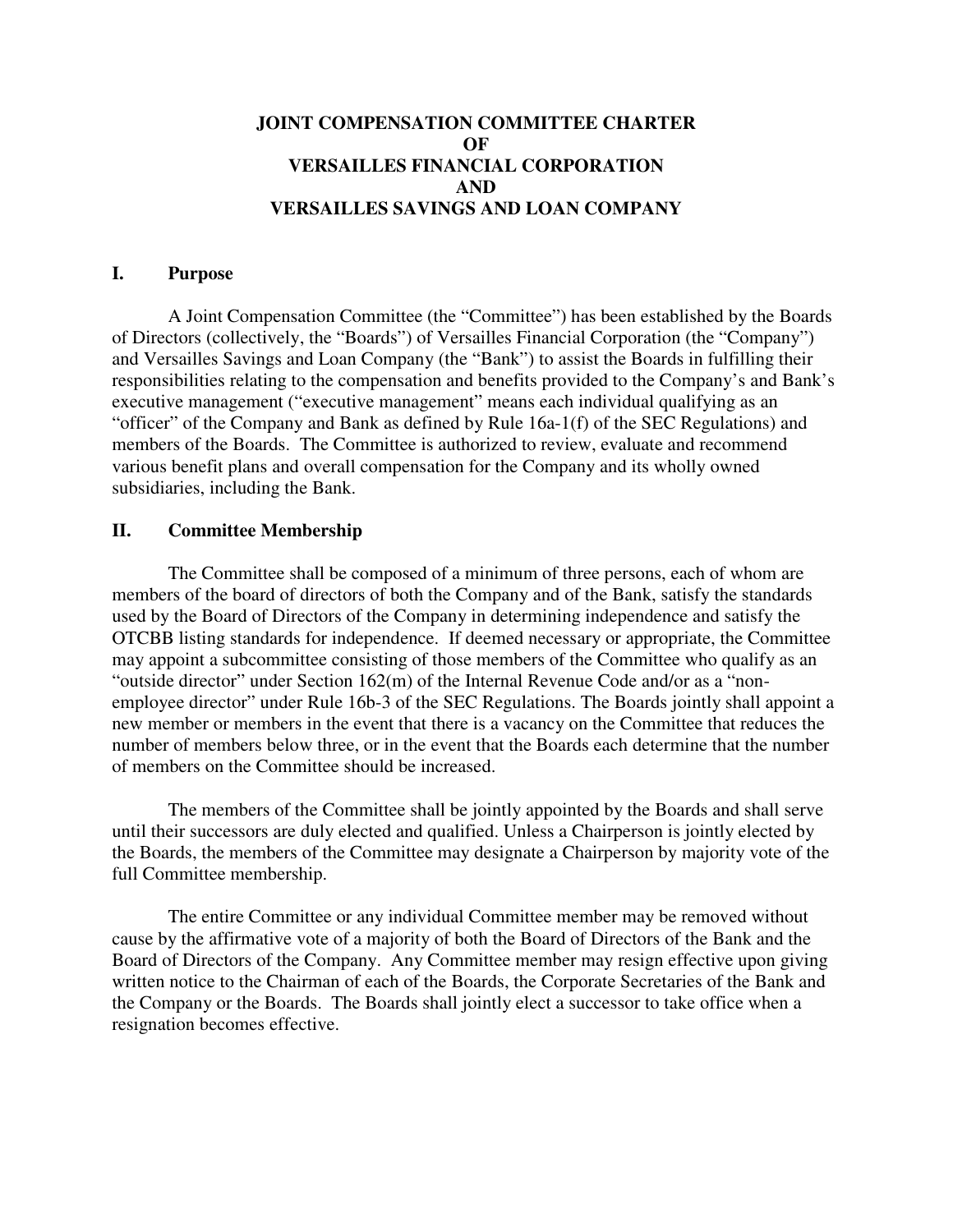# **III. Meetings**

The Committee shall meet at least annually and may hold additional meetings as needed or appropriate. The Committee may ask members of management or others, including legal counsel, to attend meetings or to provide relevant information. A majority of the entire Committee membership shall constitute a quorum, and all actions taken by the Committee shall require the affirmative vote of a majority of the membership of the Committee.

The Committee shall have authority to retain such compensation consultants, outside counsel and other advisors as the Committee may deem appropriate in its sole discretion. The Committee shall have sole authority to approve any related fees and retention terms.

The Committee shall report its actions and any recommendations to the Board of Directors of the Company or Bank, as applicable, after each Committee meeting. The Committee shall review at least annually the adequacy of this charter and recommend any proposed changes to the Boards for approval.

The Chief Executive Officer and other member of executive management may not be present during voting or discussions on their respective compensation.

# **IV. Authority and Responsibilities**

The specific authority and responsibilities of the Committee shall include, but are not limited to, the following:

- 1. Review from time to time as appropriate the overall compensation philosophy of the Company and Bank.
- 2. Review, evaluate and recommend Company and Bank objectives relevant to the Chief Executive Officer's compensation; evaluate the Chief Executive Officer's performance relative to established goals; and review, evaluate and establish the Chief Executive Officer's compensation.
- 3. Review, evaluate and recommend to the Boards for approval on an annual basis an evaluation process and compensation structure for the Company's and Bank's executive management and a compensation review process for all employees of the Company and its subsidiaries. The Committee shall, with the participation of the Chief Executive Officer, evaluate the performance of the Company's and Bank's senior executive officers and establish annual compensation packages, including salary, bonus, incentive compensation and equity compensation, for such executive officers. The Committee shall also provide oversight of management's decisions concerning the performance and compensation of other Company and Bank officers.